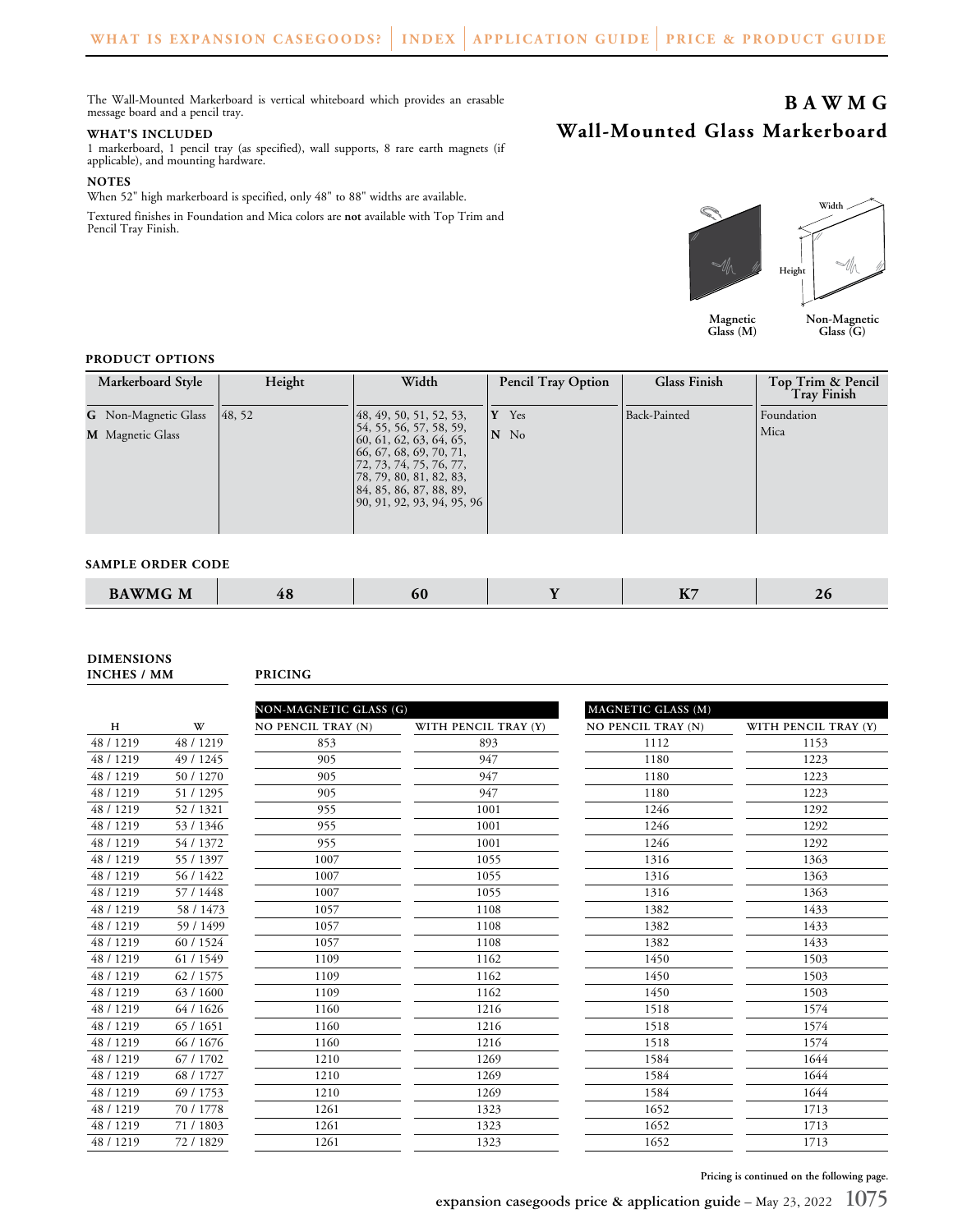## **BAWMG**

## **Wall-Mounted Glass Markerboard (Continued)**

**DIMENSIONS**

**INCHES / MM PRICING**

|                        |                        | NON-MAGNETIC GLASS (G) |                      | MAGNETIC GLASS (M)        |                      |  |
|------------------------|------------------------|------------------------|----------------------|---------------------------|----------------------|--|
| H                      | W                      | NO PENCIL TRAY (N)     | WITH PENCIL TRAY (Y) | <b>NO PENCIL TRAY (N)</b> | WITH PENCIL TRAY (Y) |  |
| 48 / 1219              | 73 / 1854              | 1313                   | 1377                 | 1721                      | 1783                 |  |
| 48 / 1219              | 74 / 1880              | 1313                   | 1377                 | 1721                      | 1783                 |  |
| 48 / 1219              | 75 / 1905              | 1313                   | 1377                 | 1721                      | 1783                 |  |
| 48 / 1219              | 76 / 1930              | 1363                   | 1430                 | 1786                      | 1853                 |  |
| 48 / 1219              | 77/1956                | 1363                   | 1430                 | 1786                      | 1853                 |  |
| 48 / 1219              | 78 / 1981              | 1363                   | 1430                 | 1786                      | 1853                 |  |
| 48 / 1219              | 79 / 2007              | 1416                   | 1484                 | 1854                      | 1924                 |  |
| 48 / 1219              | 80 / 2032              | 1416                   | 1484                 | 1854                      | 1924                 |  |
| 48 / 1219              | 81 / 2057              | 1416                   | 1484                 | 1854                      | 1924                 |  |
| 48 / 1219              | 82 / 2083              | 1467                   | 1537                 | 1923                      | 1994                 |  |
| 48 / 1219              | 83 / 2108              | 1467                   | 1537                 | 1923                      | 1994                 |  |
| 48 / 1219              | 84 / 2134              | 1467                   | 1537                 | 1923                      | 1994                 |  |
| 48 / 1219              | 85 / 2159              | 1518                   | 1592                 | 1990                      | 2063                 |  |
| 48 / 1219              | 86 / 2184              | 1518                   | 1592                 | 1990                      | 2063                 |  |
| 48 / 1219              | 87 / 2210              | 1518                   | 1592                 | 1990                      | 2063                 |  |
| 48 / 1219              | 88 / 2235              | 1570                   | 1646                 | 2056                      | 2133                 |  |
| 48 / 1219              | 89 / 2261              | 1570                   | 1646                 | 2056                      | 2133                 |  |
| 48 / 1219              | 90 / 2286              | 1570                   | 1646                 | 2056                      | 2133                 |  |
| 48 / 1219              | 91 / 2311              | 1622                   | 1700                 | 2125                      | 2203                 |  |
| 48 / 1219              | 92 / 2337              | 1622                   | 1700                 | 2125                      | 2203                 |  |
| 48 / 1219              | 93 / 2362              | 1622                   | 1700                 | 2125                      | 2203                 |  |
| 48 / 1219              | 94 / 2388              | 1672                   | 1753                 | 2192                      | 2274                 |  |
| 48 / 1219              | 95 / 2413              | 1672                   | 1753                 | 2192                      | 2274                 |  |
| 48 / 1219              | 96 / 2438              | 1672                   | 1753                 | 2192                      | 2274                 |  |
|                        |                        |                        |                      |                           |                      |  |
| 52 / 1321              | 48 / 1219              | 927                    | 967                  | 1209                      | 1250                 |  |
| 52 / 1321              | 49 / 1245              | 983                    | 1026                 | 1282                      | 1325                 |  |
| 52 / 1321              | 50 / 1270              | 983                    | 1026                 | 1282                      | 1325                 |  |
| 52 / 1321              | 51 / 1295              | 983                    | 1026                 | 1282                      | 1325                 |  |
| 52 / 1321<br>52 / 1321 | 52 / 1321<br>53 / 1346 | 1037<br>1037           | 1083<br>1083         | 1355<br>1355              | 1400<br>1400         |  |
| 52 / 1321              |                        |                        | 1083                 |                           | 1400                 |  |
| 52 / 1321              | 54 / 1372<br>55 / 1397 | 1037<br>1094           | 1142                 | 1355<br>1429              | 1477                 |  |
| 52 / 1321              | 56 / 1422              | 1094                   | 1142                 | 1429                      | 1477                 |  |
| 52 / 1321              | 57 / 1448              | 1094                   | 1142                 | 1429                      | 1477                 |  |
| 52 / 1321              | 58 / 1473              | 1151                   | 1202                 | 1502                      | 1553                 |  |
| 52 / 1321              | 59 / 1499              | 1151                   | 1202                 | 1502                      | 1553                 |  |
| 52 / 1321              | 60 / 1524              | 1151                   | 1202                 | 1502                      | 1553                 |  |
| 52 / 1321              | 61 / 1549              | 1206                   | 1259                 | 1576                      | 1629                 |  |
| 52/1321                | 62 / 1575              | 1206                   | 1259                 | 1576                      | 1629                 |  |
| 52/1321                | 63 / 1600              | 1206                   | 1259                 | 1576                      | 1629                 |  |
| 52 / 1321              | 64 / 1626              | 1262                   | 1318                 | 1649                      | 1704                 |  |
| 52 / 1321              | 65 / 1651              | 1262                   | 1318                 | 1649                      | 1704                 |  |
| 52 / 1321              | 66 / 1676              | 1262                   | 1318                 | 1649                      | 1704                 |  |
| 52 / 1321              | 67 / 1702              | 1317                   | 1376                 | 1723                      | 1781                 |  |
| 52 / 1321              | 68 / 1727              | 1317                   | 1376                 | 1723                      | 1781                 |  |
| 52 / 1321              | 69 / 1753              | 1317                   | 1376                 | 1723                      | 1781                 |  |
| 52 / 1321              | 70 / 1778              | 1373                   | 1433                 | 1796                      | 1856                 |  |
| 52 / 1321              | 71 / 1803              | 1373                   | 1433                 | 1796                      | 1856                 |  |
| 52/1321                | 72 / 1829              | 1373                   | 1433                 | 1796                      | 1856                 |  |
| 52 / 1321              | 73 / 1854              | 1428                   | 1491                 | 1870                      | 1932                 |  |
| 52 / 1321              | 74 / 1880              | 1428                   | 1491                 | 1870                      | 1932                 |  |
| 52 / 1321              | 75 / 1905              | 1428                   | 1491                 | 1870                      | 1932                 |  |
|                        |                        |                        |                      |                           |                      |  |

**Pricing is continued on the following page.**